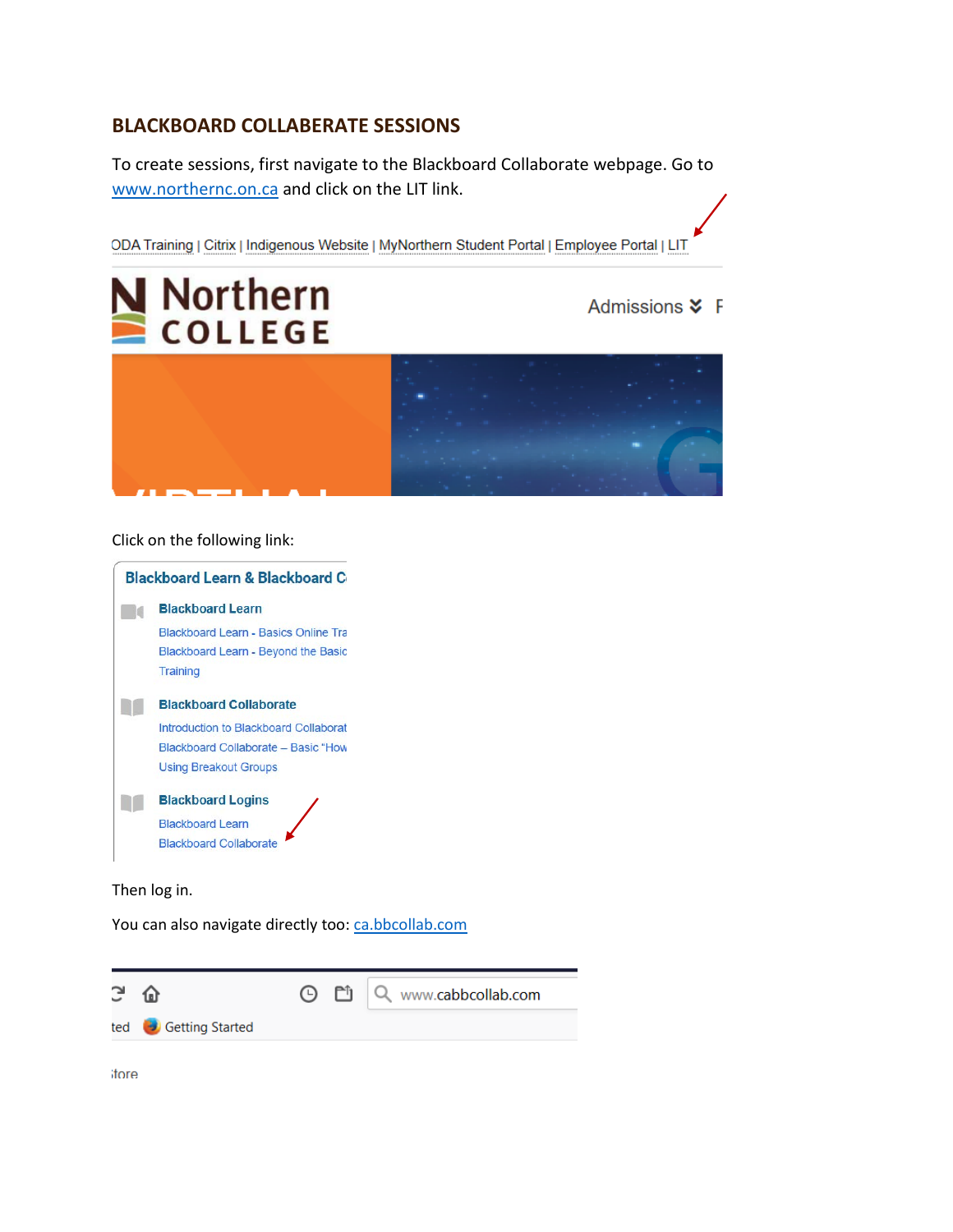Enter in your credentials provided by the IT department. Your **username** and **password** aren't necessarily the same as the username and password for Blackboard Learn. This login is created separately and must be obtained from the IT department before your start.

| $\ket{\lambda}$                                                                          |
|------------------------------------------------------------------------------------------|
| <b>Blackboard</b> Collaborate                                                            |
| Username<br>sawickia                                                                     |
| Password<br>                                                                             |
| Forgot password?                                                                         |
| Log In                                                                                   |
| © 1997-2020 Blackboard Inc. All Rights Reserved.<br>Help   Privacy Policy   Terms of Use |

When you've entered your credentials, click log in. When Blackboard Collaborate first loads, by default, it loads to the session screen.

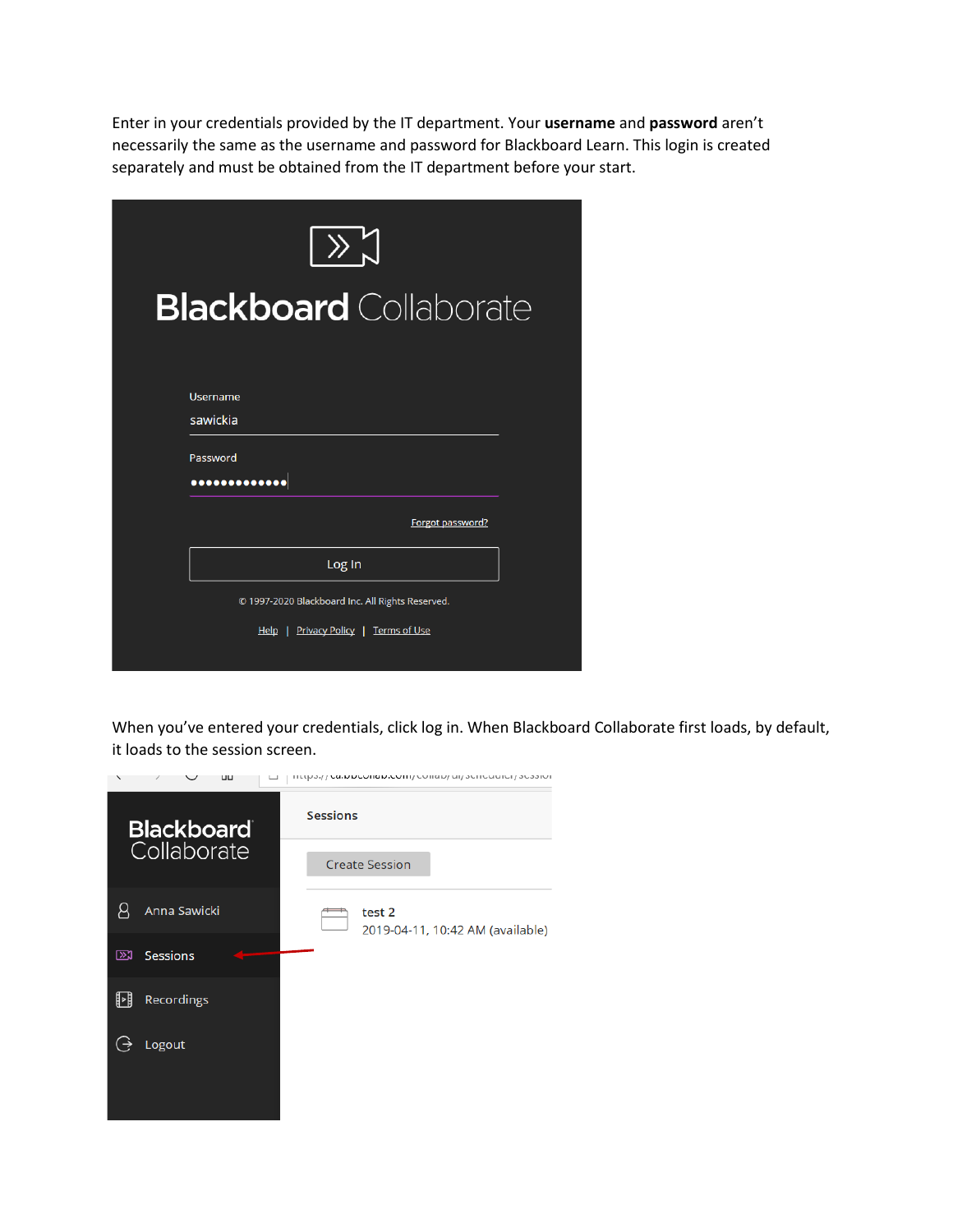# **CREATING YOUR FIRST SESSION**

To create you first session, click on the Create Session button.

**Create Session** 

m.

This will appear on the right hand side of your screen.

|                                                       | Intro to Computers                    |                                         |               |     |  |  |  |  |
|-------------------------------------------------------|---------------------------------------|-----------------------------------------|---------------|-----|--|--|--|--|
|                                                       | 追                                     |                                         |               | १०३ |  |  |  |  |
|                                                       | <b>Event Details</b>                  |                                         |               |     |  |  |  |  |
|                                                       | $\boxed{\mathbf{I}}$ Guest access     |                                         |               |     |  |  |  |  |
| <b>Guest role</b><br><b>Guest link</b><br>Participant |                                       | Save the session to get the guest link. |               |     |  |  |  |  |
|                                                       | <b>Start</b>                          |                                         |               |     |  |  |  |  |
|                                                       | 2020-08-18                            | fii                                     | 8:44 AM       | O   |  |  |  |  |
|                                                       | End                                   |                                         |               |     |  |  |  |  |
|                                                       | 2020-08-18                            | m                                       | 9:44 AM       | (T  |  |  |  |  |
|                                                       | No end (open session)<br>$\mathbf{L}$ |                                         |               |     |  |  |  |  |
|                                                       | <b>Repeat session</b><br>H            |                                         |               |     |  |  |  |  |
|                                                       | <b>Early Entry</b>                    |                                         |               |     |  |  |  |  |
| 15 min before start time                              |                                       |                                         |               |     |  |  |  |  |
| Provide a description                                 |                                       |                                         |               |     |  |  |  |  |
|                                                       |                                       |                                         |               |     |  |  |  |  |
|                                                       |                                       |                                         |               |     |  |  |  |  |
|                                                       |                                       |                                         |               |     |  |  |  |  |
|                                                       | Cancel                                |                                         | <b>Create</b> |     |  |  |  |  |

1. Every session should be given a name. In this instance, we will call it "Intro to Computers."

2. Next you need to click on Guest Access. This tells Collaborate that there is going to be participants added to the session and you want to have a link you can share with those participants to join.

By default, the **guest roles** are set to *participant.* This is likely how you want to leave it during your classes for your students. However, you can change *participant* to *presenters* and *moderators* if you'd like for them to have more control over the Collaborate session.

3 Next you need to choose a start date. You can choose the date it starts; what time it starts. As well, you can choose what date it ends and what time it ends. If you don't want the session to end - so that if you're running over and want to continue, check the box that says: **No End (open session).** The session will remain open until you leave. *In This case, because it's a class, you do need it to end.*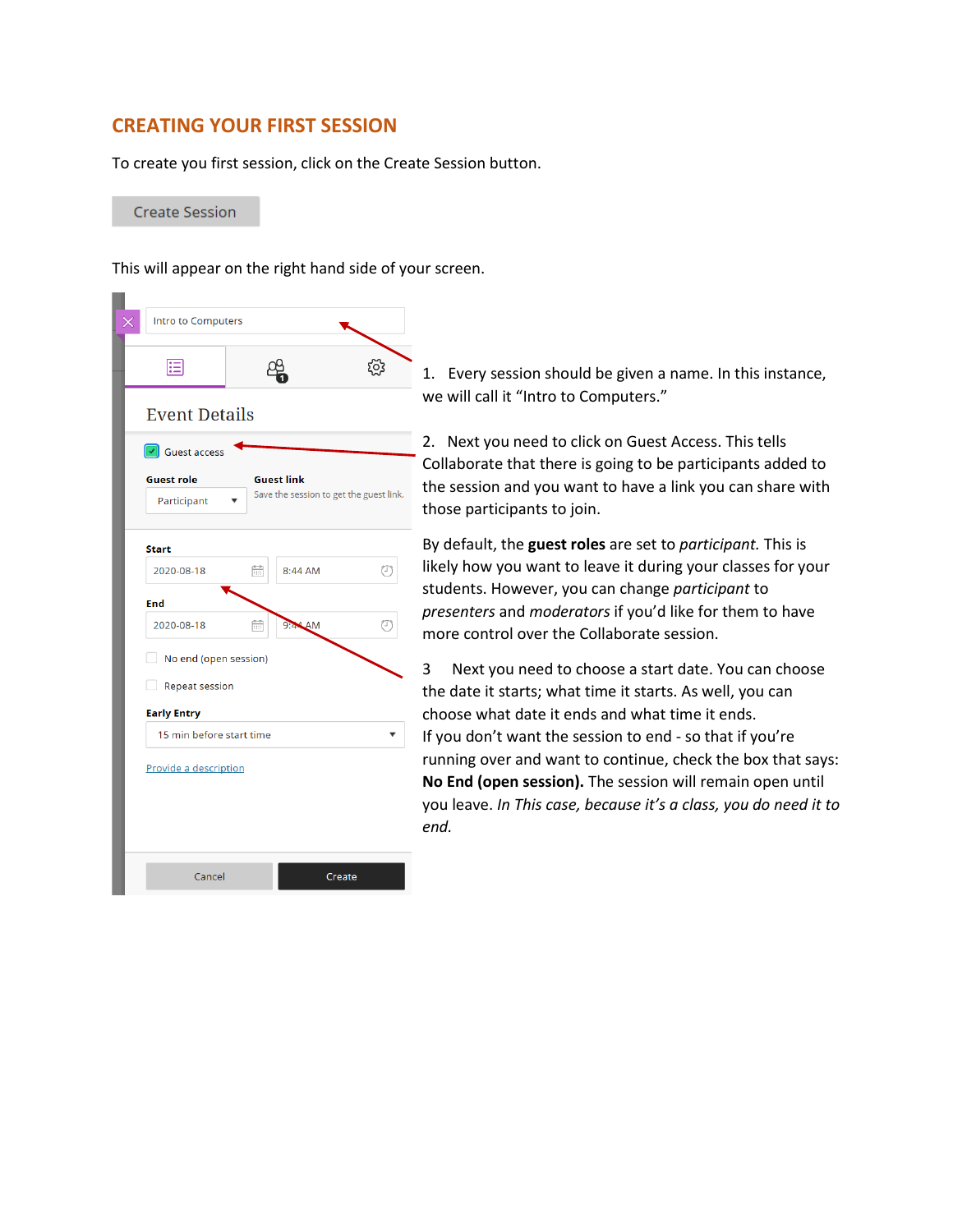## **REPEATING A SESSION**

If you want to book this session every Monday at the same time for the remainder of the semester, check the box next to **Repeat Session**.

| Repeat session                     |
|------------------------------------|
| Repeat Weekly                      |
| Every Week                         |
| S<br>M<br>W<br>S<br>T<br>F<br>T    |
| 10<br><b>End After Occurrences</b> |
| <b>Early Entry</b>                 |
| 15 min before start time           |
| Provide a description              |

Then you have the option of the following below. Because it's a weekly class, you will choose **Repeat Weekly**.



Then it will ask you if you want to repeat every week, every 2 weeks etc. *Leave it on every week.*

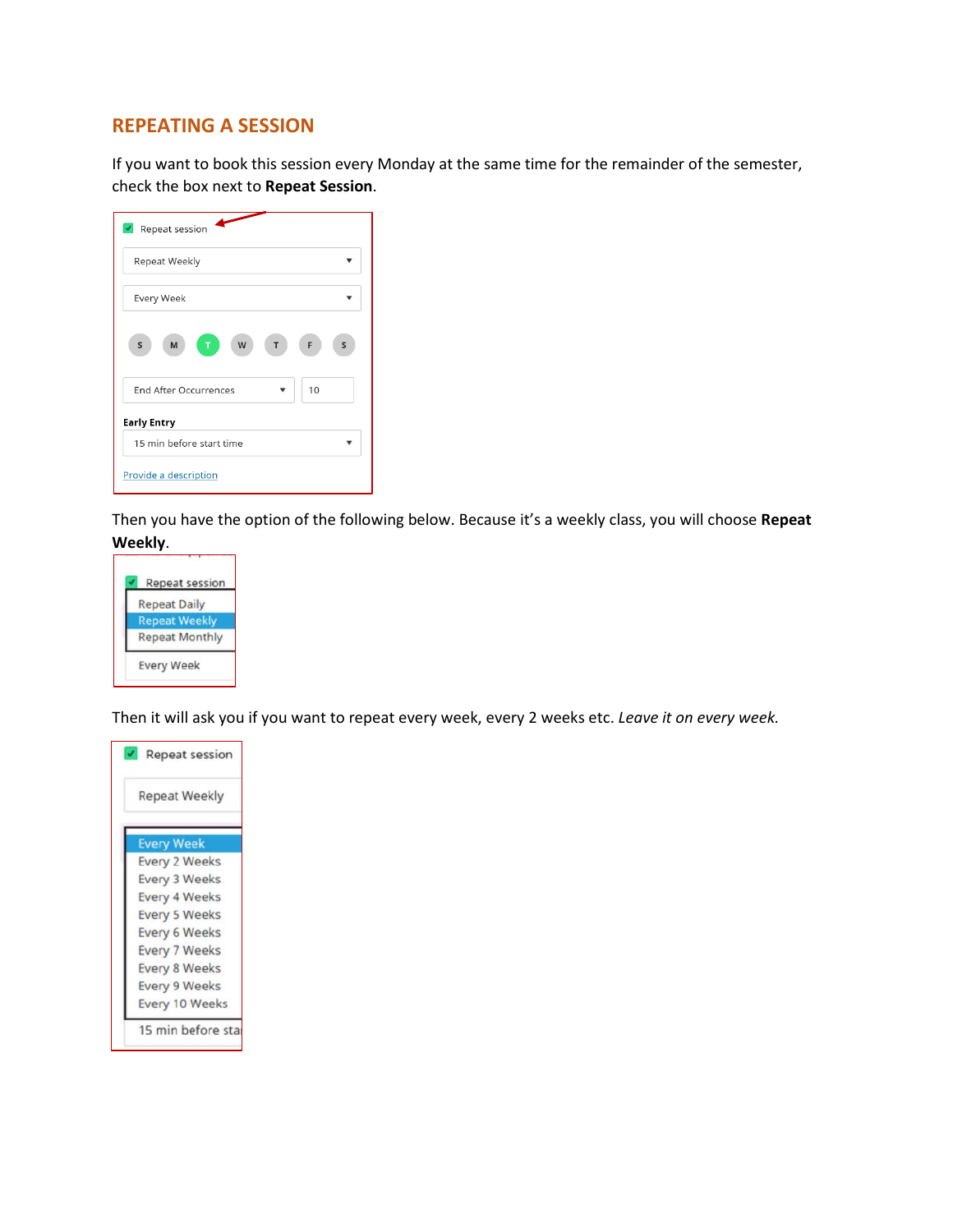By default, you can see Monday is selected in green because this is the date of your first session. If you had this particular class on two days of the week at the exact same time, you could select another day and Blackboard Collaborate would create a reoccurring session every Monday and whatever other day you choose.



Now you need to tell Collaborate how many times you want these sessions to occur. You can end after a certain amount of occurrences or end on a specific date.



**Early Entry time** allows your participants and yourself to enter your session 15 mins early to the start time. This is the default. You can change it for no early entry or allow other enter times up to one hour before.

#### **Early Entry**

When you are finished, click on the Create button, bottom right.



At this point, you have created your session, however, you need to go and copy the guest link and post that into Blackboard Learn. This way, students can click on the link and your join your session/s on time for class.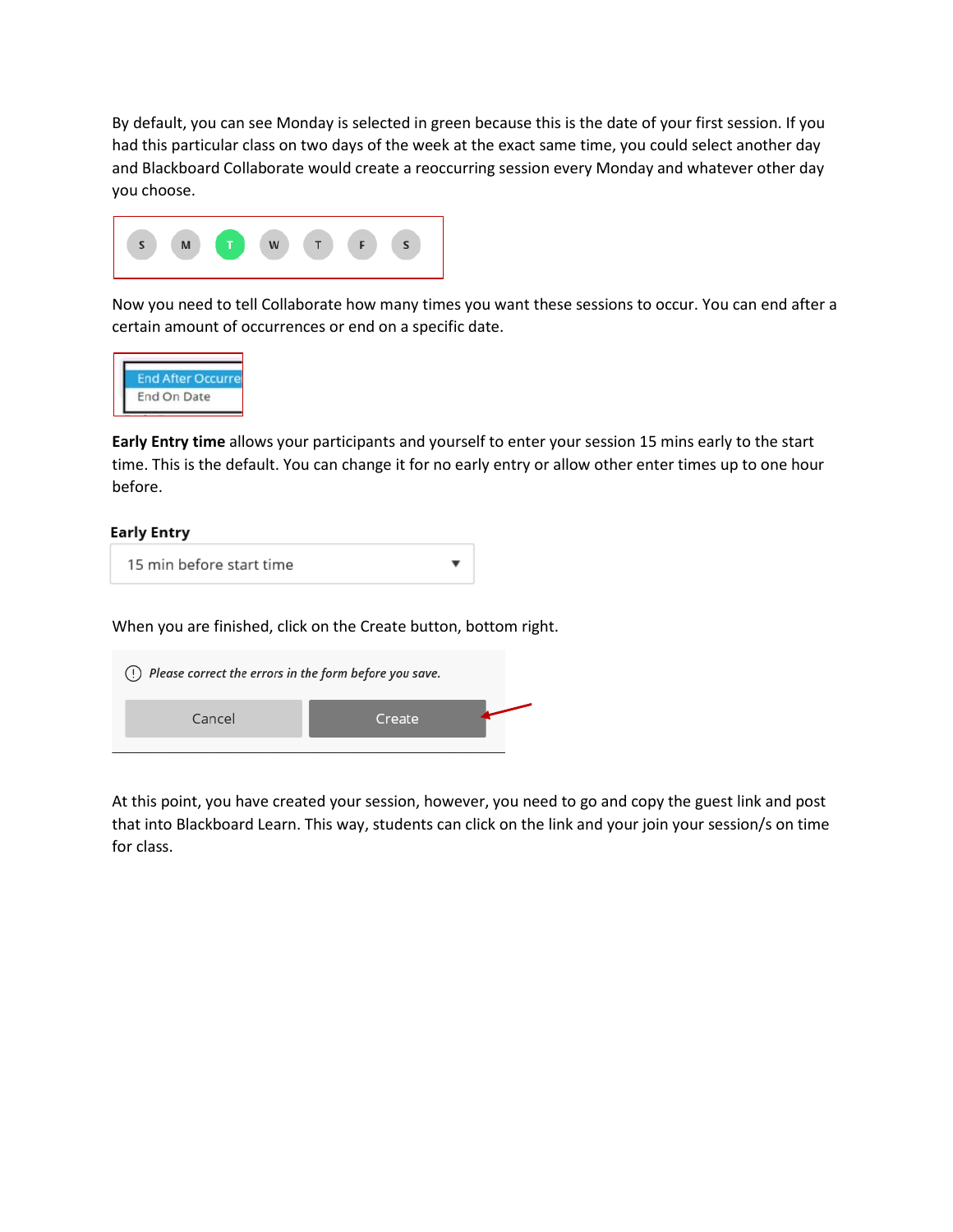As soon as you create your session, Blackboard Collaborate will send you an email detailing the session you just created. It lets you know your session name, start and ends times of the session, and if it repeats, how often it repeats and when it will run until.

| WARNING! This email may not be safe to open or reply to. It originated from outside of Northern College. D<br>respond, click links or open attachments unless you can verify the originating email address is legitimate, and know<br>is safe. Please contact IT if you are unsure. |                                                                                                                                               |  |  |  |
|-------------------------------------------------------------------------------------------------------------------------------------------------------------------------------------------------------------------------------------------------------------------------------------|-----------------------------------------------------------------------------------------------------------------------------------------------|--|--|--|
| Anna Sawicki:                                                                                                                                                                                                                                                                       |                                                                                                                                               |  |  |  |
| Your Blackboard Collaborate session is scheduled:                                                                                                                                                                                                                                   |                                                                                                                                               |  |  |  |
| Name:<br>Starts:<br>Ends:<br><b>Repeats:</b>                                                                                                                                                                                                                                        | Intro to Computers<br>August 18, 2020 10:44:00 AM EDT<br>August 18, 2020 11:44:00 AM EDT<br>Every 1 Week(s) on Tuesday, Monday for 10 Week(s) |  |  |  |
| <b>Join Session:</b>                                                                                                                                                                                                                                                                |                                                                                                                                               |  |  |  |
| Join your session up to 15 minutes before it starts.                                                                                                                                                                                                                                |                                                                                                                                               |  |  |  |
| • Your<br>link:                                                                                                                                                                                                                                                                     | Join the Blackboard Collaborate session (This link is associated with your account.<br>share with anyone else.)                               |  |  |  |
| Note: Any attendees you invited when scheduling the session are automatically emailed their owl<br>link.                                                                                                                                                                            |                                                                                                                                               |  |  |  |
| Invite others to join:                                                                                                                                                                                                                                                              |                                                                                                                                               |  |  |  |
|                                                                                                                                                                                                                                                                                     | Send this guest link to your attendees:                                                                                                       |  |  |  |
| • Guest<br>link:                                                                                                                                                                                                                                                                    | https://ca.bbcollab.com/guest/a20922d5583b4e59ad2b282a5b4f903f                                                                                |  |  |  |
| <b>Session dial-in:</b>                                                                                                                                                                                                                                                             |                                                                                                                                               |  |  |  |
| Call in anonymously. Attendees using this PIN appear as anonymous callers in the session.<br>· Dial-in:<br>$+1-571-392-7651$<br>$\cdot$ PIN:<br>3951044416                                                                                                                          |                                                                                                                                               |  |  |  |

This email also provides you with a link that you can use to join your Blackboard Collaborate session indicated here by your link:

Join your session up to 15 minutes before it starts. Join the Blackboard Collaborate session (This link is associated with your account. Don't • Your share with anyone else.)  $link:$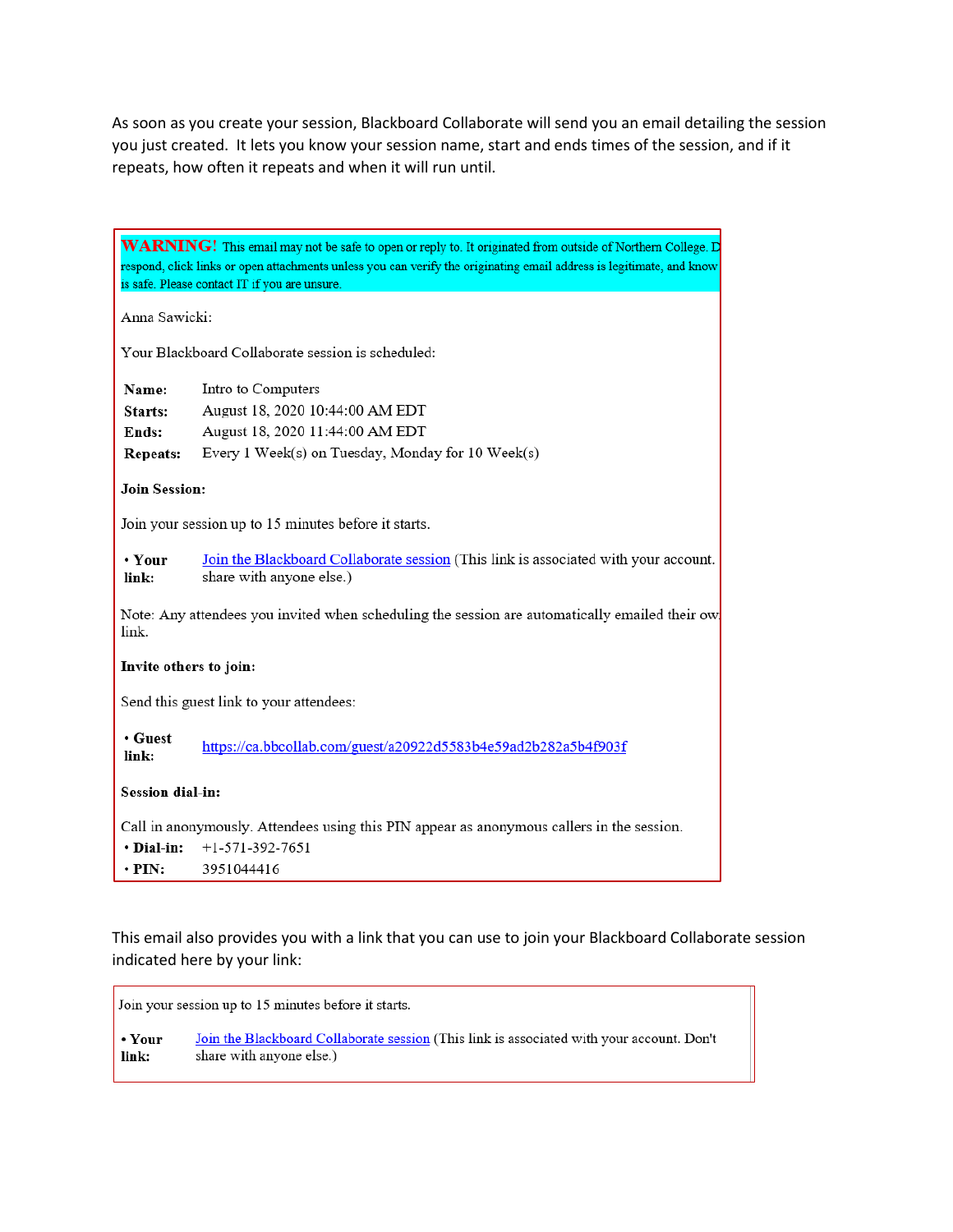Also the link that the guests will use to access your session.



**NOTE:** because of how easy it is to mix up these two links, **Your link** and **Guest link,** it's recommended you grab the guest link from the Blackboard Collaborate page. Navigate back to your collaborate page. Close the right hand window that was open to create the session.



This returns you back to the Collaborate default page on sessions. Now you can see you created a session "**Intro to Computers**" and it's reoccurring.

| Blackboard               | <b>Sessions</b>                                                                |  |  |  |  |
|--------------------------|--------------------------------------------------------------------------------|--|--|--|--|
| Collaborate              | <b>Create Session</b>                                                          |  |  |  |  |
| $\alpha$<br>Anna Sawicki | test 2<br>2019-04-11, 10:42 AM (available)                                     |  |  |  |  |
| ⊠<br><b>Sessions</b>     | <b>Intro to Computers</b>                                                      |  |  |  |  |
| 냬<br>Recordings          | $\Box$<br>Recurring: 2020-08-18, 10:44 AM - 2020-09-21, 11:44 AM (in progress) |  |  |  |  |
| ₿<br>Logout              |                                                                                |  |  |  |  |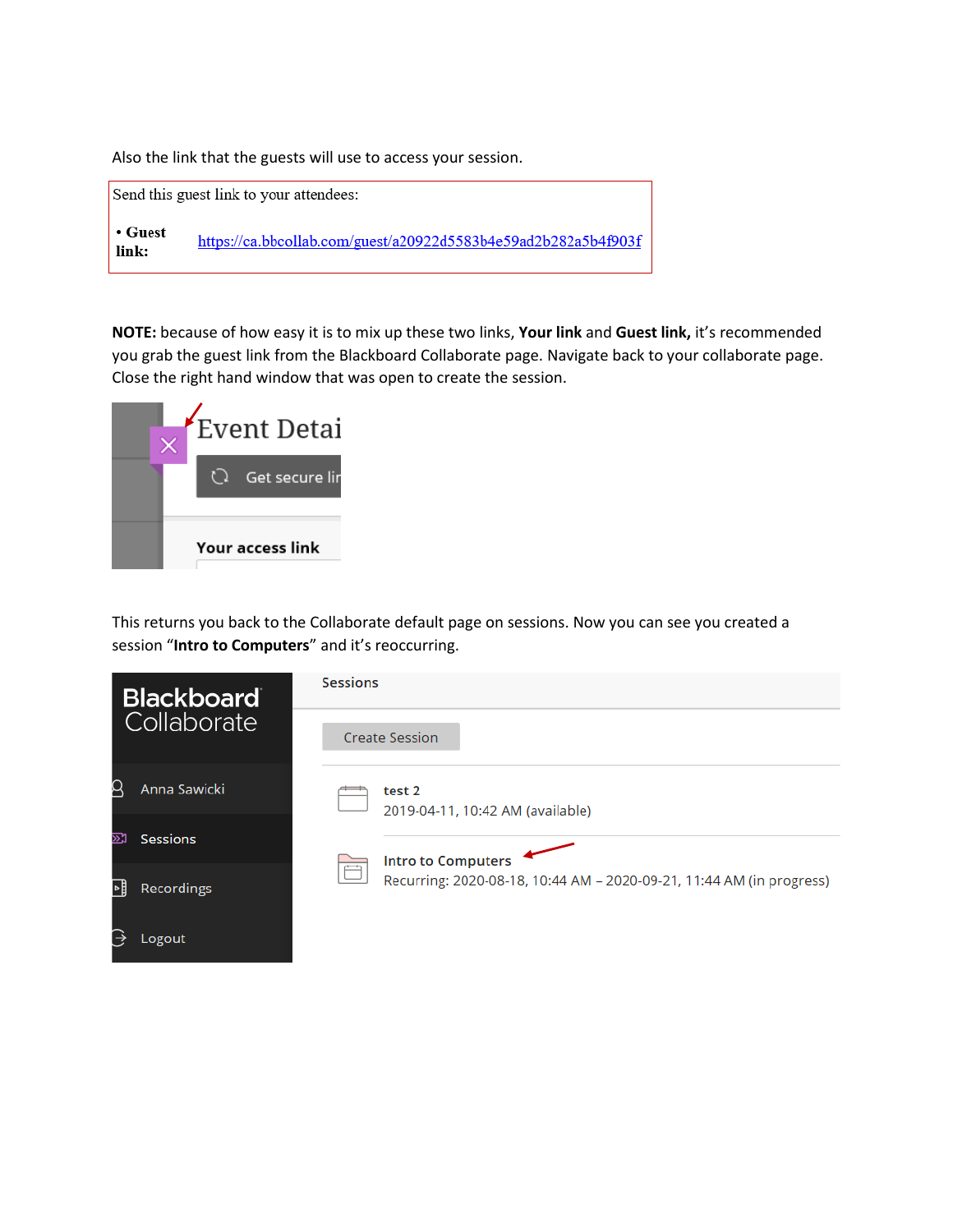If you click on the down arrow on the right of the session, it's going to show you all of the occurrences for this class.

### **COPY THE GUEST LINK**

To grab the guest link, click on the 3 dots next to the up arrow.

| Intro to Computers<br>Recurring: 2020-08-18, 10:44 AM - 2020-09-21, 11:44 AM (in progress) |                        |
|--------------------------------------------------------------------------------------------|------------------------|
| Intro to Computers<br>2020-08-18, 10:44 AM - 2020-08-18, 11:44 AM (in progress)            | $\left( \dots \right)$ |
| Intro to Computers<br>2020-08-24, 10:44 AM - 2020-08-24, 11:44 AM (not yet started)        | $\left(\cdots\right)$  |
| Intro to Computers<br>2020-08-25, 10:44 AM - 2020-08-25, 11:44 AM (not yet started)        | $(\cdot\cdot\cdot)$    |
| Intro to Computers<br>2020-08-31, 10:44 AM - 2020-08-31, 11:44 AM (not yet started)        | $\left(\cdots\right)$  |
| Intro to Computers<br>2020-09-01, 10:44 AM - 2020-09-01, 11:44 AM (not yet started)        | $\left(\cdots\right)$  |
| Intro to Computers<br>2020-09-07, 10:44 AM - 2020-09-07, 11:44 AM (not yet started)        | $\odot$                |
| Intro to Computers<br>2020-09-08, 10:44 AM - 2020-09-08, 11:44 AM (not yet started)        | $\left(\cdots\right)$  |
| Intro to Computers                                                                         |                        |

### Then click on the **Copy guest link** at the bottom.



This automatically copies the link to the clipboard so you can then go post this link anywhere you choose in Blackboard Learn for the students to access.